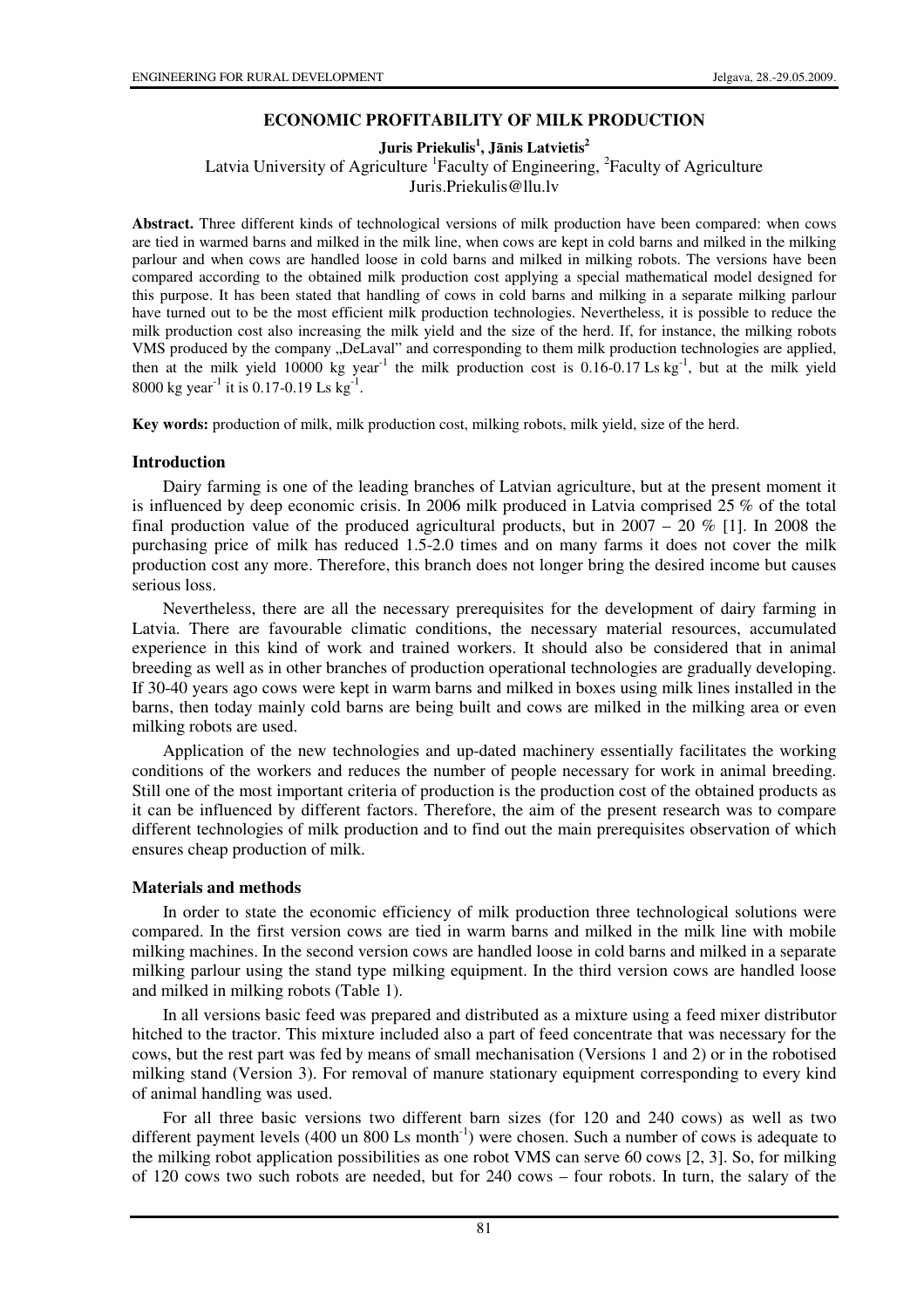workers (400 Ls month<sup>-1</sup>) corresponds to the average payment for animal breeders on the training and research farm "Vecauce" of the Latvia University of Agriculture and 800 Ls month<sup>-1</sup> – to the approximate average animal breeder salary in the countries of Western Europe.

Table 1

| <b>Indices</b>                         | <b>Version 1</b>                      | <b>Version 2</b>                                                 | <b>Version 3</b>                                            |
|----------------------------------------|---------------------------------------|------------------------------------------------------------------|-------------------------------------------------------------|
| Number of cows                         | 120 or $240$                          | 120 or $240$                                                     | 120 or $240$                                                |
| Type of barn                           | warm                                  | cold                                                             |                                                             |
| Milking of cows                        | In milk line installed<br>in the barn | In a parlour with<br>the herring-bone<br>type stand<br>equipment | With milking robots<br>produced by the<br>company "DeLaval" |
| Distribution of basic<br>feed          | Using mobile feed mixer distributor   |                                                                  |                                                             |
| Feeding of<br>concentrated feed        | Using small mechanisation             |                                                                  | In the robot stand                                          |
| Removal of manure                      | With bar type<br>conveyors            | With delta type conveyors                                        |                                                             |
| Necessary number of<br>people          | 8.0                                   | 6.5                                                              | 4.0                                                         |
| Average salary of<br>workers, Ls/month | $400 \text{ or } 800$                 | 400 or 800                                                       | 400 or 800                                                  |

**Compared technological versions** 

For calculations a special computer program was designed [4] where data on the costs for purchasing and assembling of the necessary technological equipment, life time of the machinery, the number of people working on the farm and their salaries, consumption and costs of fuel and electroenergy, the number of cows on the farm, milk yield, obtained additional income (from manure, calves and defected cows), forage costs at different levels of milk yield as well as other data necessary for the calculation were inserted. By means of the computer program all the most important operational cost posts calculating per one cow per year as well as the production cost of the obtained milk were calculated.

## **Rezults end discussion**

The changes of the milk production cost depending on the milk yield and the corresponding technological version are shown in Figures 1 and 2.



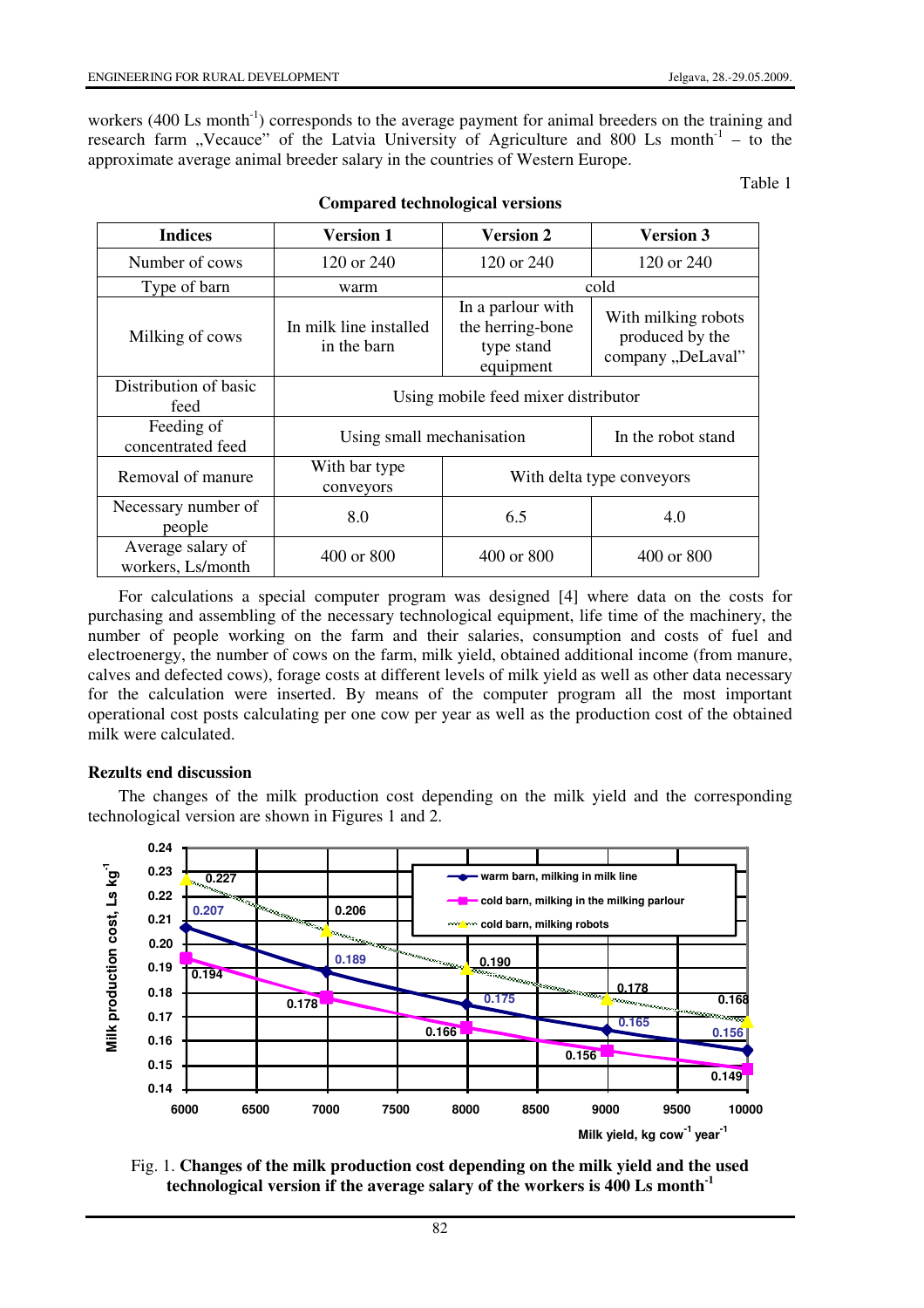Figure 1 shows the results of calculations when the average salary of the workers is 400 Ls month-1. It can be seen that the production cost of milk depends on the technological version as well as on the milk yield. It is the lowest if the cows are handled in cold barns and milked in the milking parlour using the stand type equipment (Version 2). In turn, the production cost is the highest ( approximately 15 % higher) in the case if the cows are milked by robots (Version 3). Besides, if the milk yield increases from 6000 kg to 10000 kg, the milk production cost decreases by approximately 30-35 % for all versions.



Fig. 2. **Changes of the milk production cost depending on the milk yield and the used technological version if the average salary of the workers is 800 Ls month-1**

If the average salary for the workers increases up to 800 Ls per month as it is in the developed Western European countries the milk production cost increases by  $0.03{\text -}0.07$  Ls kg<sup>-1</sup> (Figure 2). Besides, the highest rise in production cost can be observed if the cows are kept in warm barns and milked in boxes using the milk line and mobile milking machines (Version 1). In this case the production cost of the obtained milk becomes even higher than milking with robots. In turn, the lowest milk production cost will be obtained if the cows are handled loose and milked in the milking parlour (Version 2). Therefore, such technology is the most profitable at the salaries for the workers 400 Ls as well as at 800 Ls per month.



Fig. 3. **Changes of the milk production cost using milking robots with altered milk yield, number of cows and average salary for the workers**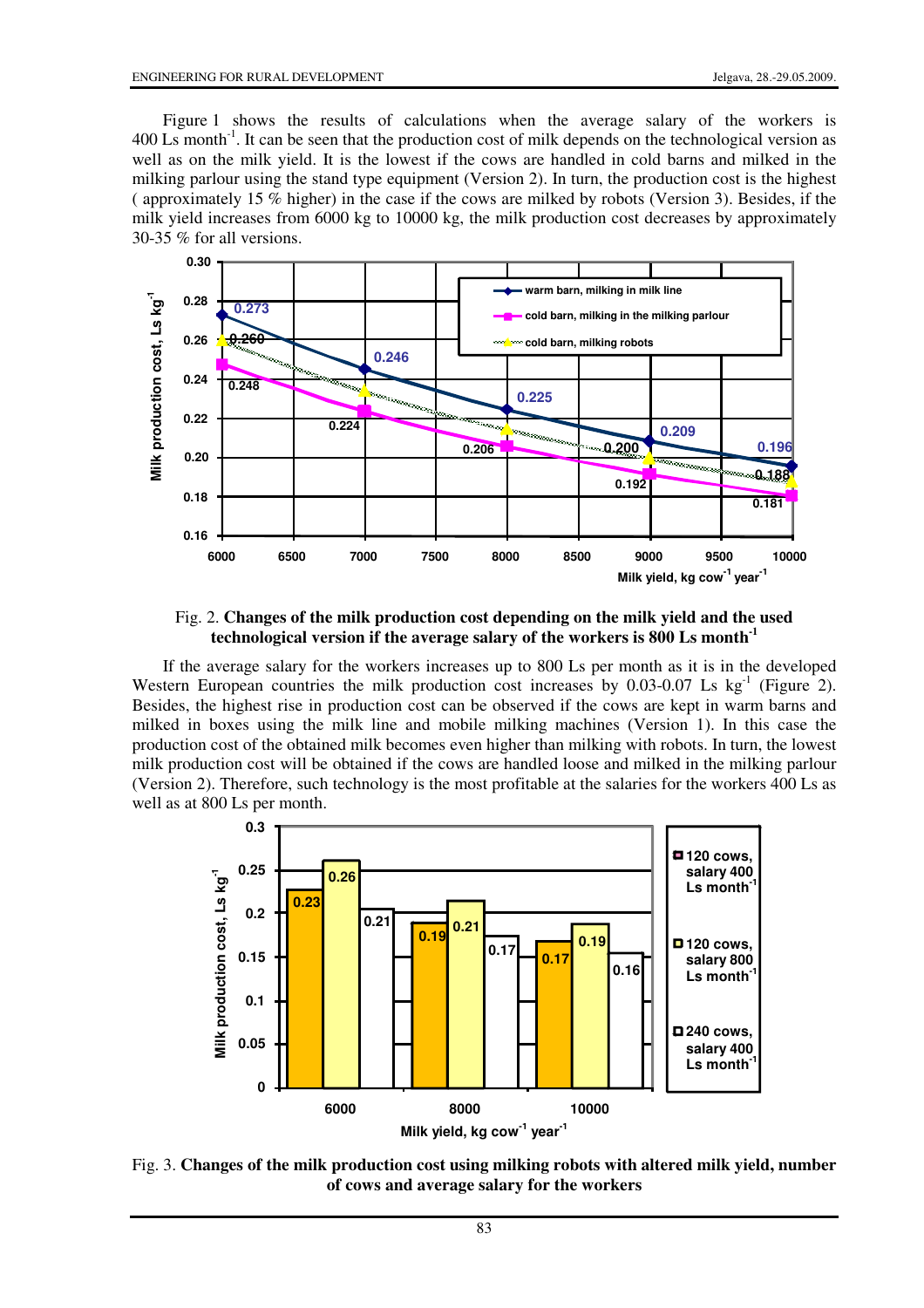It can be seen in Figure 3 that the milk production cost is influenced by the number of cows in the barn. If, for instance, in the case of robotised technology the size of the herd increases from 120 to 240 cows, the milk production cost decreases by 0.1-0.2 Ls kg-1. It can be explained by more intensive loading of the animal feed distribution machinery as well as by more rational usage of the working hours of the workers.

It is possible to milk such a herd also with one milking robot *Mlone* [5] of the company "WestfaliaSurge" replacing the four company "DeLaval" robots VMS included in the calculation. Considering that the robot *Mlone* has also lower price (than the four VMS robots) it can be prognosticated that this robot is even more profitable for a herd of 250 cows and it will ensure the production cost of the obtained milk approximately on the same level as milking the cows in the milking parlour.



#### Fig. 4. **Structure of the milk production cost using different technological versions if the average milk yield is 6000 kg year-1 and the average salary for the workers is 400 Ls per month**

Figure 4 shows the structure of the milk production cost using all three technological versions. It can be concluded that introducing milking in robots the part of machine costs considerably increases approaching the level of 40 %. Nevertheless, reduction of these costs in practice has a little possibility as it is determined by the chosen technology.

Also the part of animal feed and litter costs is considerably large (33-38 %). Therefore, it is necessary to use the possibly cheapest animal feed, for instance, self-made silage and forage grain. But this feed should be also qualitative in order to ensure high milk yield. Also rational consumption of mixed feed concentrate should be ensured in compliance with the requirements of the precision technology.

If the milking robots are applied, the part of the salaries for the workers reduces up to approximately 12 %. Therefore, the costs of this technology are less dependent on the possible increase of the salaries in the future.

#### **Conclusions**

- 1. Economically the most efficient technological version of milk production is handling of cows in cold barns and milking in a separate milking parlour using the stand type equipment.
- 2. In order to reach minimal milk production cost it is necessary to achieve high milk yield, the number of the herd should be optimal and adjusted to the chosen milking equipment as well as the existing labour force on the farm should be used efficiently. If, for instance, the average milk yield increases by 1000 kg year<sup>-1</sup>, the milk production cost decreases by 0.005-0.02 Ls kg<sup>-1</sup>.